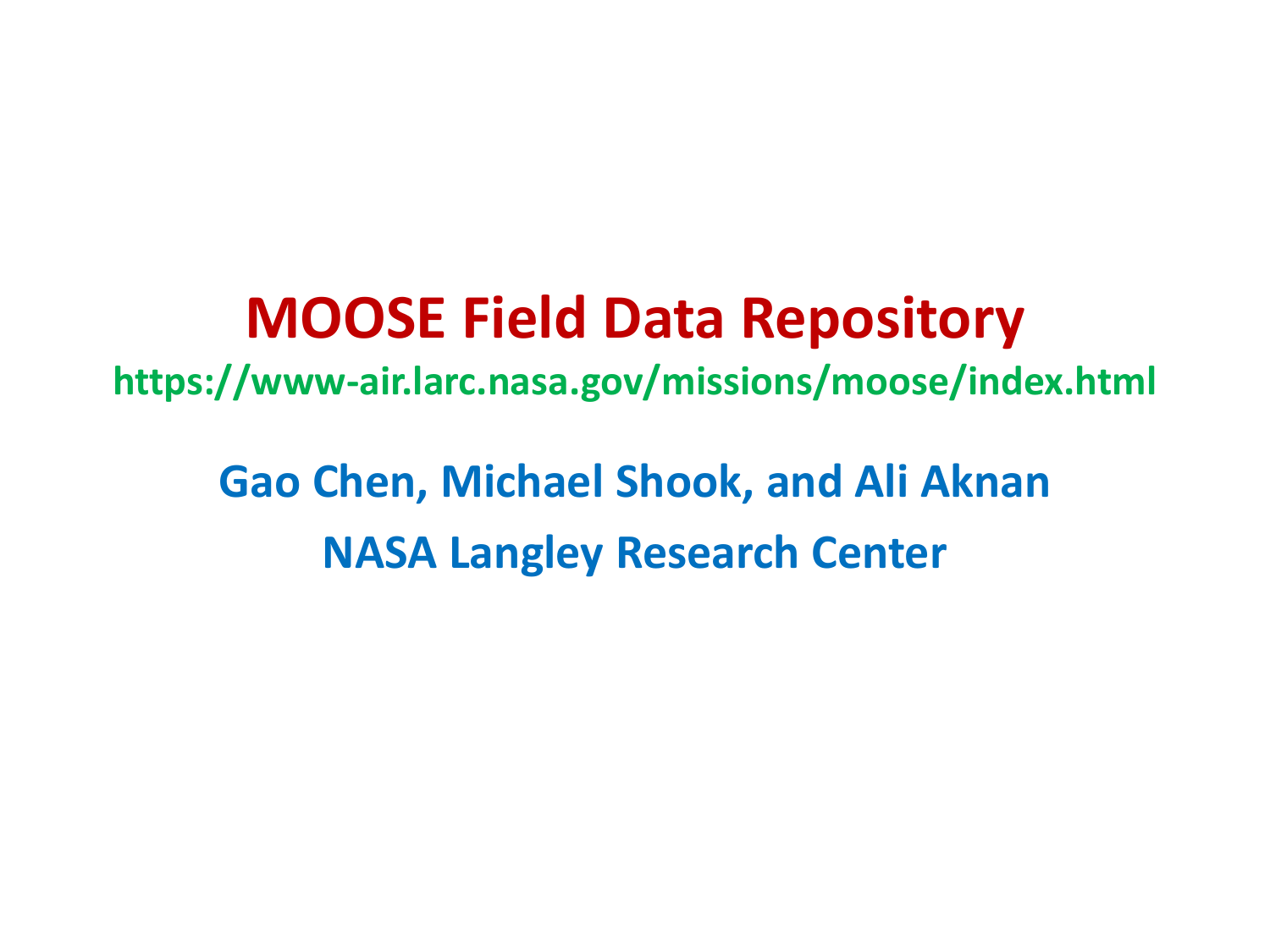## **MOOSE Data File Naming Convention**

#### **DataID\_LocationID\_YYYYMMDD\_R#\_Description.extension**

- DataID: a short description of measured parameter/species, instrument, or model prefixed by "MOOSE"
- LocationID: an identifier of measurement platform: e.g., NASA-G3, will be provided on the website in a drop-down box titled "Platform ( LocationID ) :"
- YYYYMMDD: UTC date when the flight take off or the beginning of the measurement for ground sites
- R#: Revision identifier. Use letters (RA, RB, RC, …) for field data and numbers (R0, R1, R2, …) for the publication quality data. Note: archived files cannot be overwritten, *only replaced with subsequent revisions*
- Description: optional additional description of the file if necessary
- Extension: "ict" for ICARTT files, and "h5" for HDF 5 files, nc for netCDF files, etc.
- The underscore, " ", is used ONLY to separate the different fields of the filename
- Examples from LISTOS:

listos-ASRC-O3-NO2-CPC-AMS\_MOBILE\_20180710\_RA.ict (for field data) listos-ASRC-O3-NO2-CPC-AMS\_MOBILE\_20180710\_R0.ict (for final data)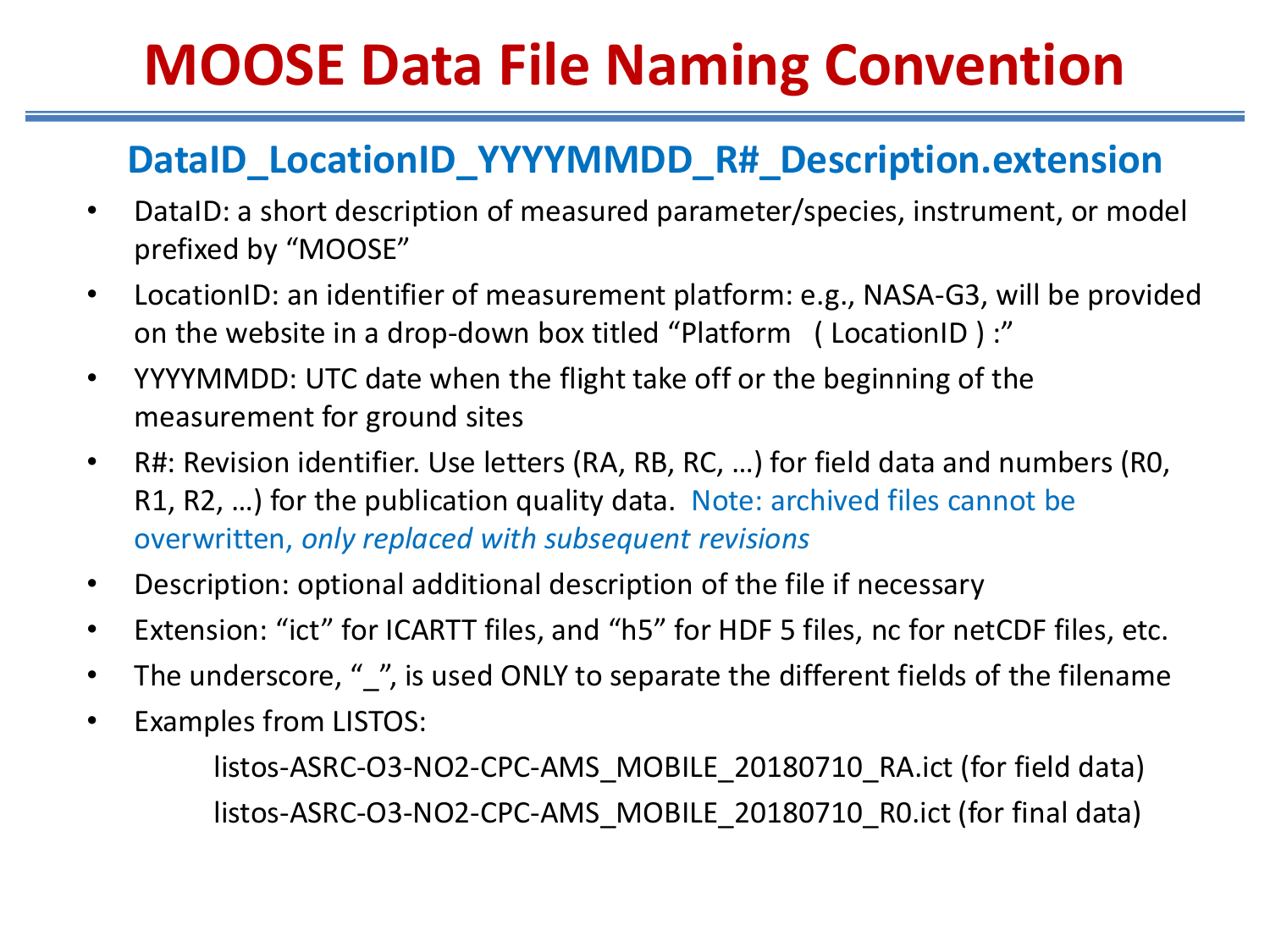#### **MOOSE Data Reporting Requirements**

- Keep the same number of variables and variable names for same dataID
- Use fixed variable name(s) for Time Stamps, i.e., Time\_Start, Time\_Stop, and/or Time Mid. Use one of these names for 1 sec. data
- Align the sampling time within the same platform or site and indicate to what measurement the data is synched to
- Variable standard names (https://www[air.larc.nasa.gov/missions/etc/AtmosphericCompositionVariableStandar](https://www-air.larc.nasa.gov/missions/etc/AtmosphericCompositionVariableStandardNames.pdf) dNames.pdf) are required for publication quality (final) data .ict files. New names can be added by contacting Gao and/or Morgan
- Add attributes for standard names when using netCDF or HDF format to maintain the uniformity
- Best practices for using standard names:
	- Use "none" for non-data product variables, e.g., total temperature
	- Use the same standard name for main variable and ancillary variable, e.g., O3 and O<sub>3</sub> unc
	- Additional information should be provided in long name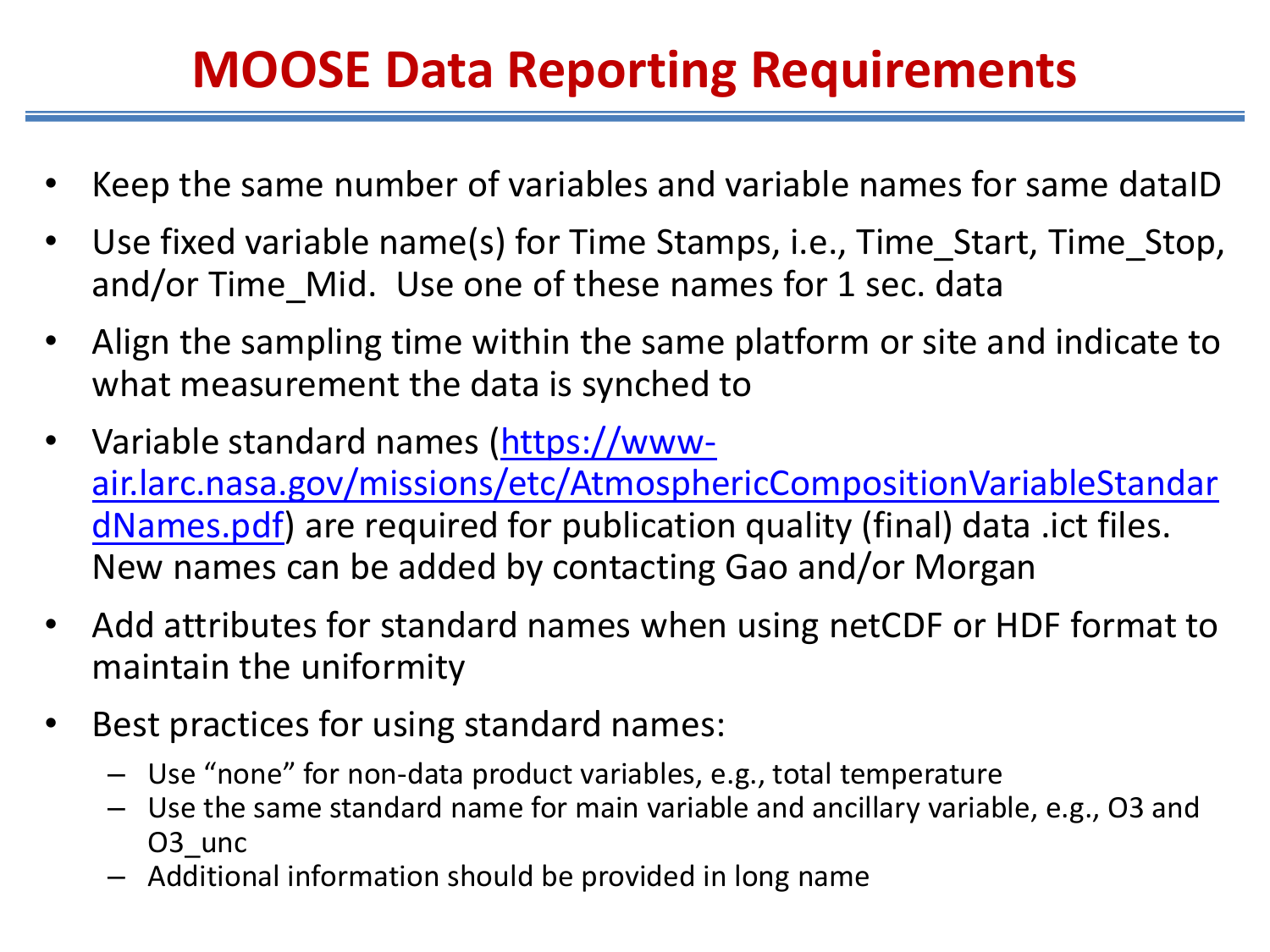## **Data Submission Process**

- DataID Registration:
	- PI will need to first register dataID(s) before files can be submitted
	- dataID is part of the filename and will be used to organize PI files on the data repository
	- Instrument acronym and a brief top level data description required for each dataID
- Data Submission:
	- File submission will be through a scanning tool for checking filenames and ICARTT file integrity:
		- File header: structure and keywords
		- Data Flags for missing data, LOD codes
		- Time Stamps: monotonically increase with no overlaps
	- Support zipped multi-file upload, the system will unzip files automatically

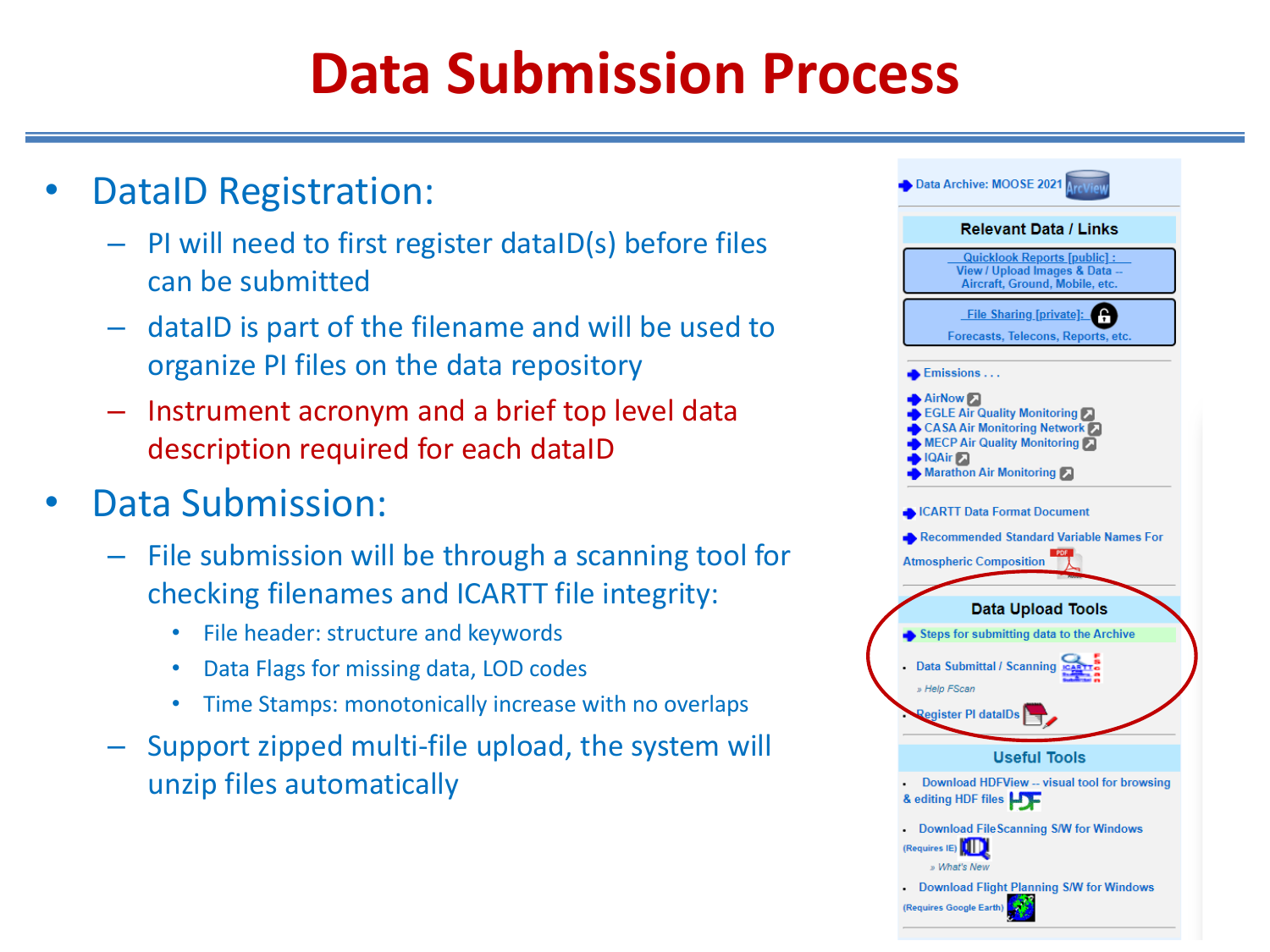### **DataID Registration Page Example (1)**



| Current Registered dataIDs on the Server for CAMP2EX 2019 |                   |                                                                   |  |  |
|-----------------------------------------------------------|-------------------|-------------------------------------------------------------------|--|--|
| <b>PI Name: Last.First</b>                                | <b>LocationID</b> | <b>Registered dataIDs</b>                                         |  |  |
| AKNAN.ALI (PI Link)<br><b>Edit</b>                        | $\parallel$ P3B   | + Show Description<br>  camp2ex-test1;camp2ex-TEST3               |  |  |
| <b>Edit</b><br>YANG.MELISSA                               | $\parallel$ P3B   | + Show Description<br>camp2ex-hsking                              |  |  |
| <b>Edit</b><br><b>AKNAN ALI</b>                           | <b>IMODEL</b>     | + Show Description<br>  camp2ex-test1;camp2ex-TEST3;camp2ex-TEST4 |  |  |
| Click on "Refresh" to retrieve the latest list.           |                   |                                                                   |  |  |

| Back || Refresh || Home || CAMP2EX 2019 ||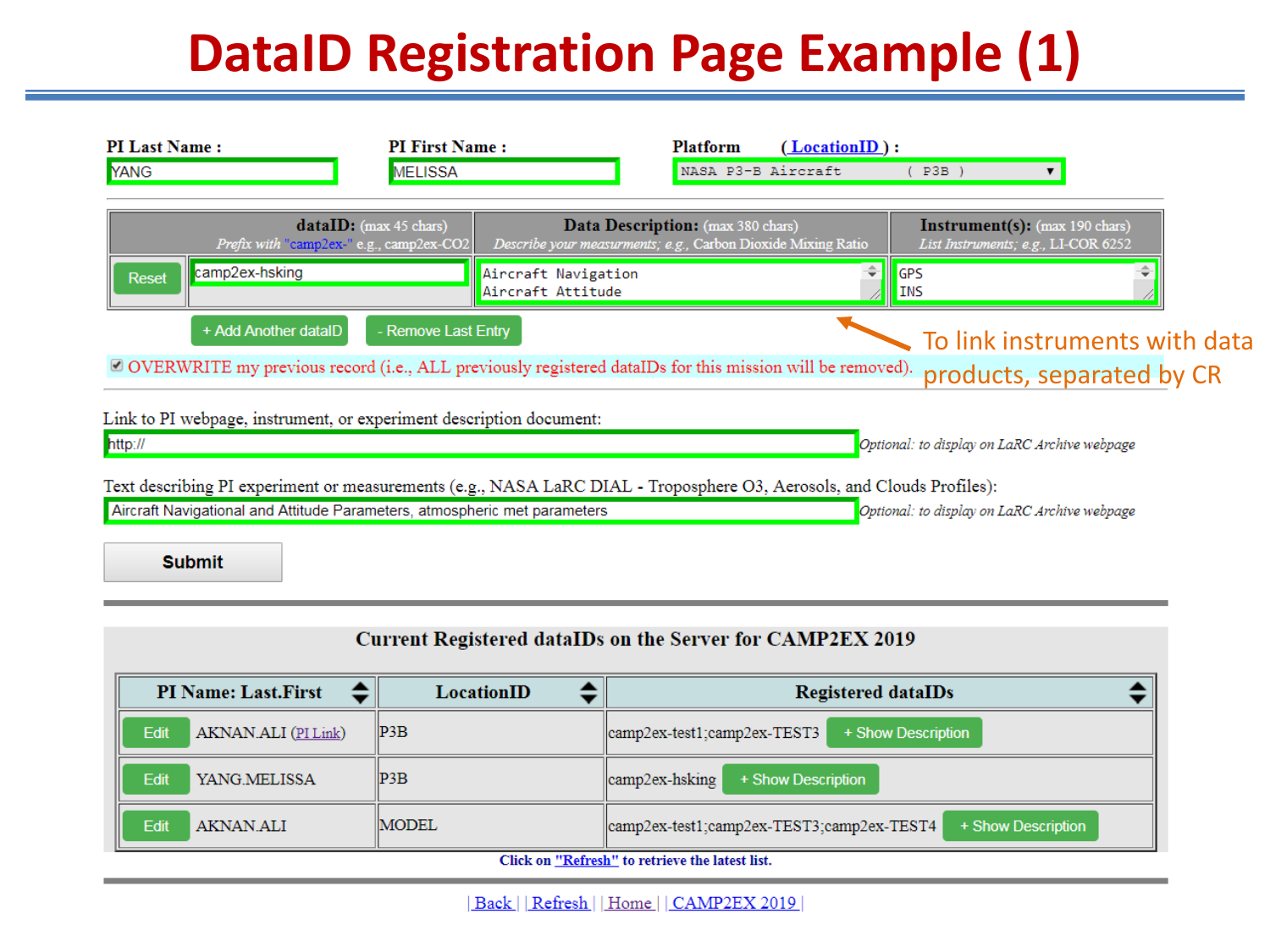#### **DataID Registration Page Example (2)**

#### Current Registered dataIDs on the Server for CAMP2EX 2019

| <b>PI Name: Last.First</b>  | LocationID | <b>Registered dataIDs</b>                                                                                                                                                                                                                                                  |
|-----------------------------|------------|----------------------------------------------------------------------------------------------------------------------------------------------------------------------------------------------------------------------------------------------------------------------------|
| Edit<br>AKNAN.ALI (PI Link) | P3B        | + Show Description<br>camp2ex-test1;camp2ex-TEST3                                                                                                                                                                                                                          |
| Edit<br>YANG.MELISSA        | P3B        | camp2ex-hsking<br>- Hide Description<br>dataID: camp2ex-hsking<br><b>Data Description:</b><br>Aircraft Navigation<br>Aircraft Attitude<br>Dew Point<br>Temperature<br>Pressure<br>Winds<br>Instrument(s):<br>GPS<br>INS<br>Cryo-Hygrometer<br><b>TTS</b><br> PT<br>Derived |
| Edit<br>AKNAN.ALI           | MODEL      | + Show Description<br>camp2ex-test1;camp2ex-TEST3;camp2ex-TEST4                                                                                                                                                                                                            |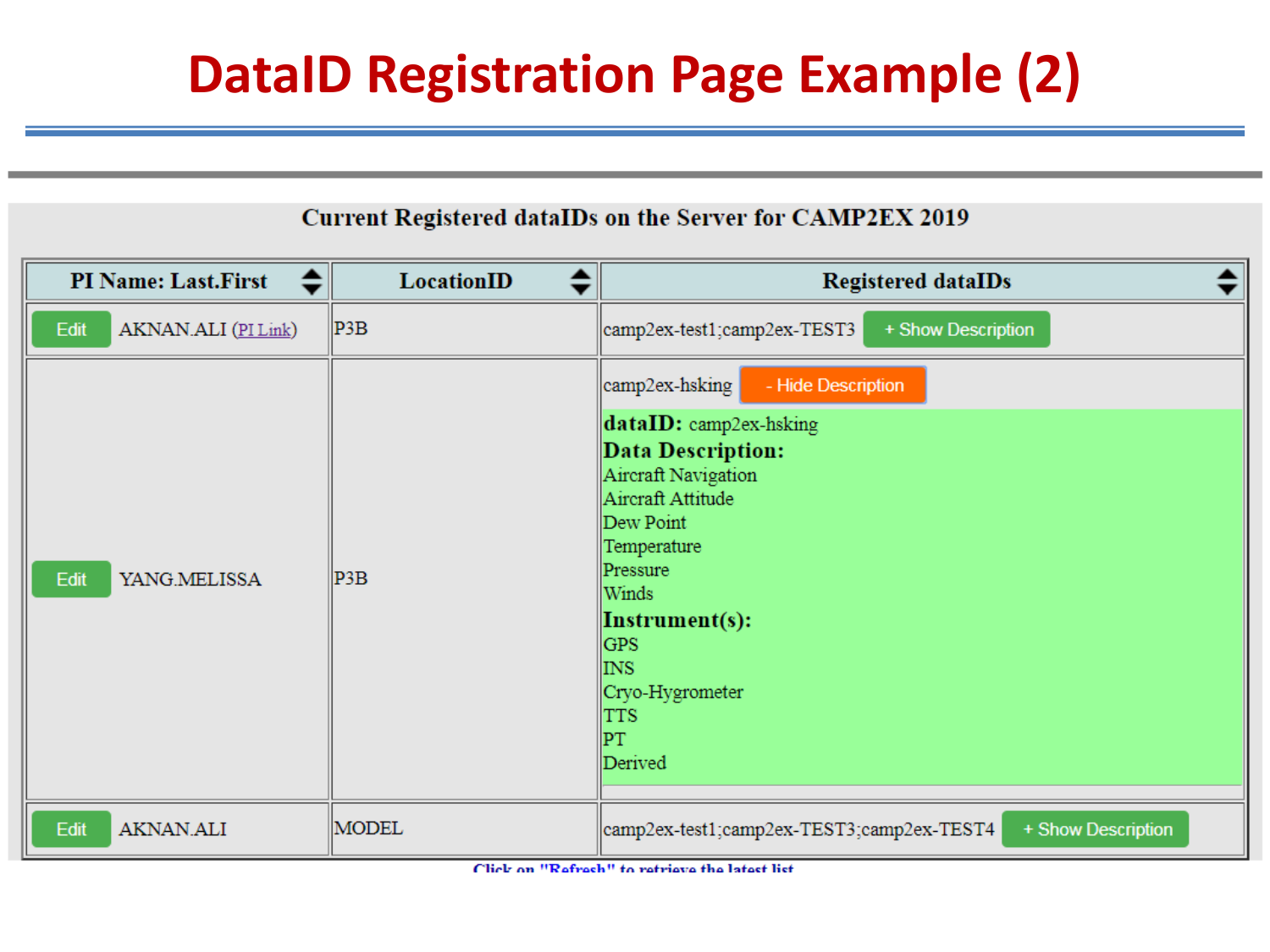# **Data Submission Page**

| <b>MOOSE File Scanning and Submittal</b><br><b>ICARTT File Format Document</b>                                                                                                |  |  |  |
|-------------------------------------------------------------------------------------------------------------------------------------------------------------------------------|--|--|--|
| <b>IMPORTANT:</b> In order to archive files, dataID(s) must be registered first because the<br>PI Data Directory on the Server will be created from the registration.         |  |  |  |
| Help<br>What to do: $\circ$ Scan Only $\circ$ Scan and Archive (see dataIDs note above)                                                                                       |  |  |  |
| File Upload :   Choose File   No file chosen<br>(Select your file)                                                                                                            |  |  |  |
| $\Box$ This is Final (i.e., NOT Field) data -- File Revision MUST be set to R0, R1, etc.                                                                                      |  |  |  |
| How to upload multiple files in one step<br>  How to archive *.zip ICARTT files                                                                                               |  |  |  |
| This application scans three (3) file types -- defined as ICARTT: FFI 1001, FFI 2110, and FFI 2310                                                                            |  |  |  |
| Select Data Time-Interval Type : Start, Stop, and Mid-point<br>v                                                                                                              |  |  |  |
| Display FScan results (report) : $\bullet$ Detailed $\circ$ Brief                                                                                                             |  |  |  |
| <b>Submit</b><br>Pressing this button will Scan [and Archive] the selected file(s).                                                                                           |  |  |  |
| Please scan your files on your machine first using <b>FScanBrowser</b> (Windows)<br>*** Your Browser should allow FScan to open a new Window (to display FScan's results) *** |  |  |  |
| By: Ali Aknan -- Ver 3.7.5 (May 04, 2021)<br>*** FScan is optimized for Chrome and Mozilla-based Browsers. Browser must be JavaScript Enabled ***                             |  |  |  |

#### **Key Steps:**

- Choose "Scan only" to check format compliance or "Scan and Archive" to submit data file(s)
- Check "This is Final…" box when submitting final/publication quality data
- Choose appropriate data time intervals for .ict files only